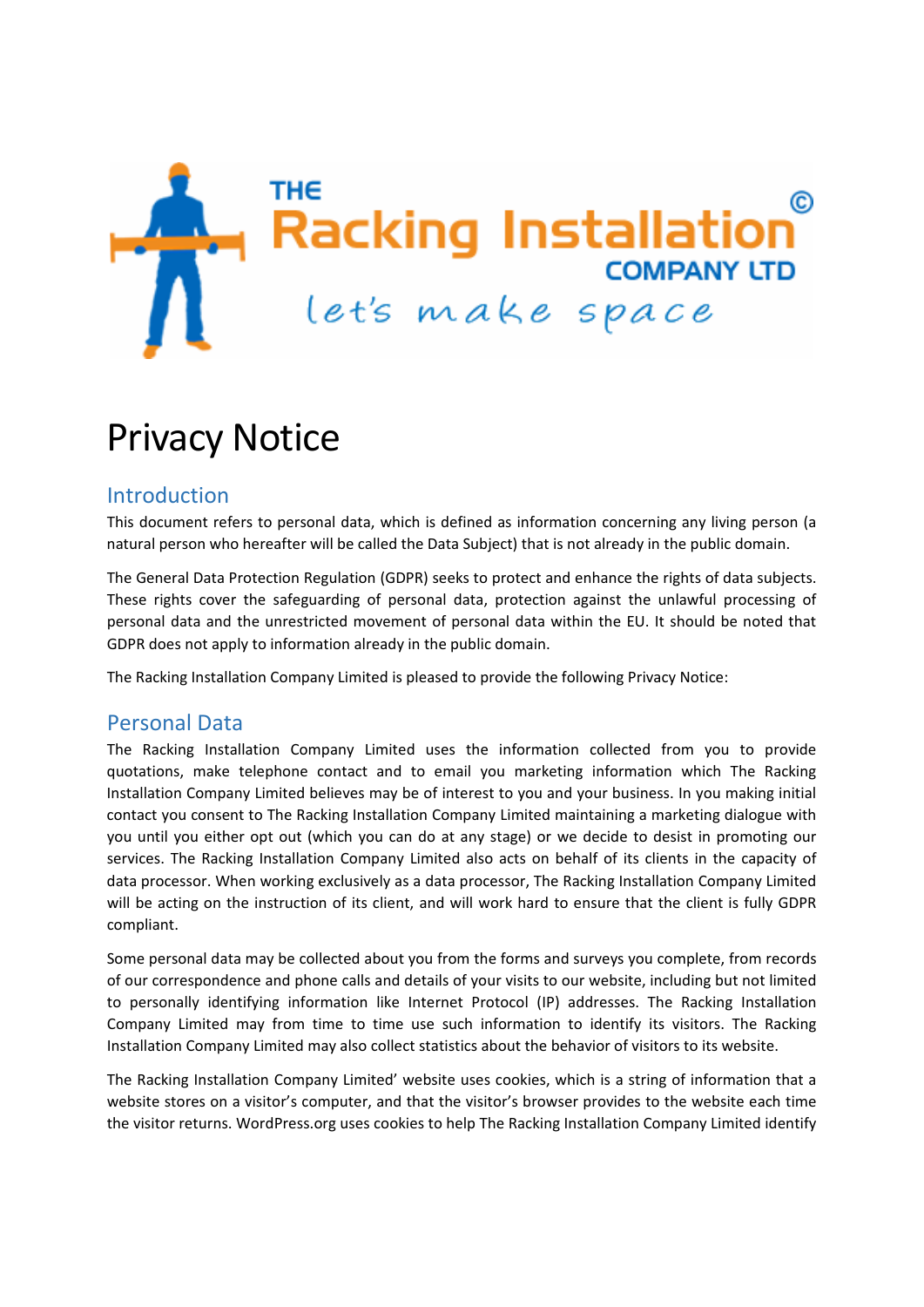and track visitors and their website access preferences. The Racking Installation Company Limited website visitors who do not wish to have cookies placed on their computers should set their browsers to refuse cookies before using The Racking Installation Company Limited' website.

Any information The Racking Installation Company Limited holds about you and your business encompasses all the details we hold about you and any sales transactions including any third‐party information we have obtained about you from public sources and our own suppliers such as credit referencing agencies.

The Racking Installation Company Limited will only collect the information needed so that it can provide you with marketing and consulting services, this agency does not sell or broker your data, although coincidentally there may be times when your information could be contained in data that The Racking Installation Company Limited has purchased from a third‐party list broker, on behalf of a client.

#### Legal basis for processing any personal data

To meet The Racking Installation Company Limited' contractual obligations to clients and to also respond to marketing enquiries.

# Legitimate interests pursued by The Racking Installation Company Limited and/or its clients

To promote the marketing and consulting services offered by The Racking Installation Company Limited and/or to market the services and/or products offered by The Racking Installation Company Limited' existing clients.

#### **Consent**

Through agreeing to this privacy notice you are consenting to The Racking Installation Company Limited processing your personal data for the purposes outlined. You can withdraw consent at any time by emailing info@rackinginstallationcompany.co.uk or writing to us, see last section for full contact details.

#### **Disclosure**

The Racking Installation Company Limited may on occasions pass your Personal Information to third parties exclusively to process work on its behalf. The Racking Installation Company Limited requires these parties to agree to process this information based on our instructions and requirements consistent with this Privacy Notice and GDPR.

The Racking Installation Company Limited do not broker or pass on information gained from your engagement with the agency without your consent. However, The Racking Installation Company Limited may disclose your Personal Information to meet legal obligations, regulations or valid governmental request. The agency may also enforce its Terms and Conditions, including investigating potential violations of its Terms and Conditions to detect, prevent or mitigate fraud or security or technical issues; or to protect against imminent harm to the rights, property or safety of The Racking Installation Company Limited, its clients and/or the wider community.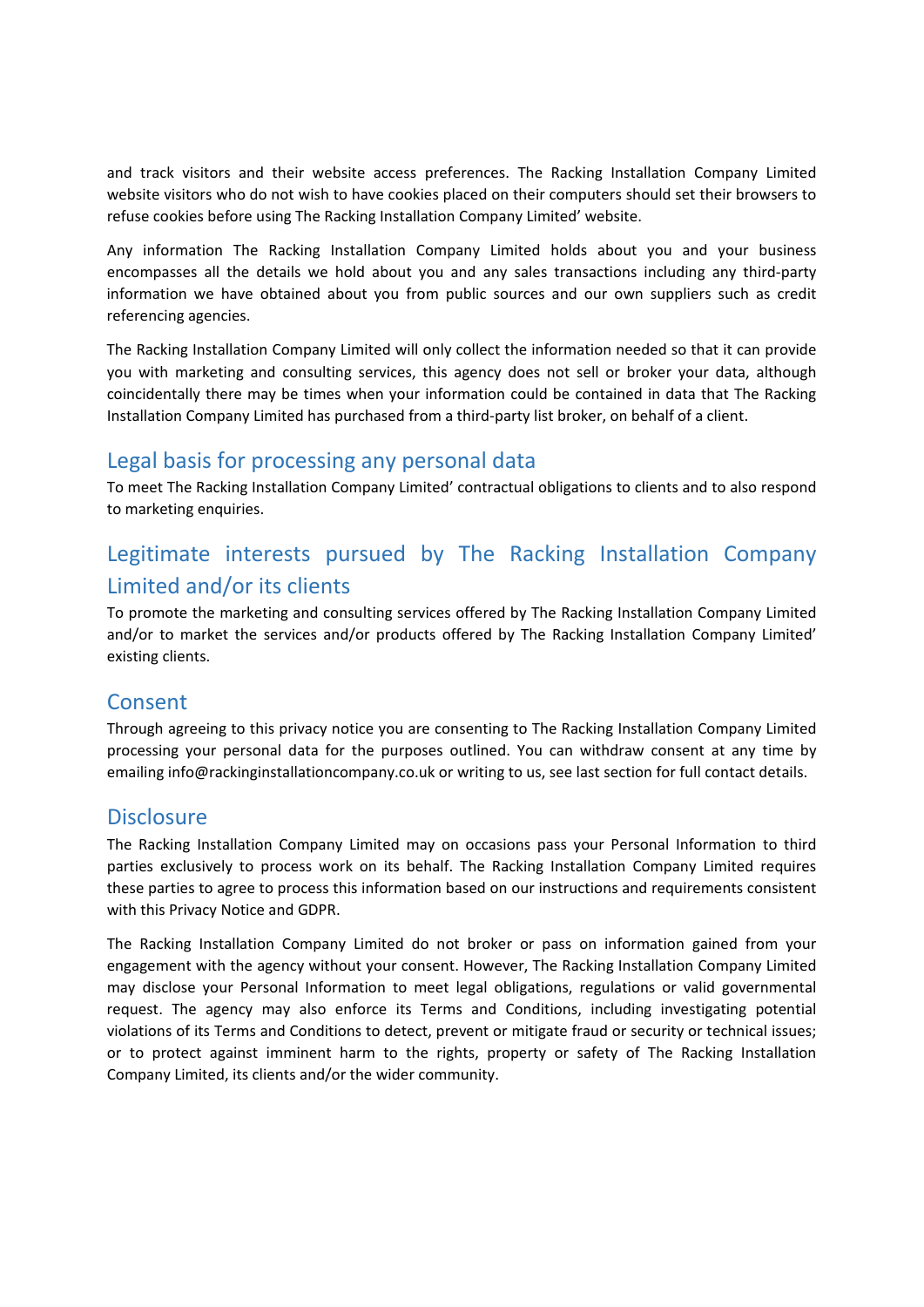# Retention Policy

The Racking Installation Company Limited will process personal data during the duration of any contract and will continue to store only the personal data needed for five years after the contract has expired to meet any legal obligations. After five years any personal data not needed will be deleted.

### Data storage

Data is held in United Kingdom using different (multiple) servers. The Racking Installation Company Limited does not store personal data outside the EEA.

## Your rights as a data subject

At any point whilst The Racking Installation Company Limited is in possession of or processing your personal data, all data subjects have the following rights:

- **Right of access** you have the right to request a copy of the information that we hold about you.
- **Right of rectification** you have a right to correct data that we hold about you that is inaccurate or incomplete.
- **Right to be forgotten** in certain circumstances you can ask for the data we hold about you to be erased from our records.
- **Right to restriction of processing** where certain conditions apply you have a right to restrict the processing.
- **Right of portability** you have the right to have the data we hold about you transferred to another organisation.
- **Right to object** you have the right to object to certain types of processing such as direct marketing.
- **Right to object to automated processing, including profiling** you also have the right not to be subject to the legal effects of automated processing or profiling.

In the event that The Racking Installation Company Limited refuses your request under rights of access, we will provide you with a reason as to why, which you have the right to legally challenge.

The Racking Installation Company Limited at your request can confirm what information it holds about you and how it is processed

# You can request the following information:

- Identity and the contact details of the person or organisation (The Racking Installation Company Limited) that has determined how and why to process your data.
- Contact details of the data protection officer, where applicable.
- The purpose of the processing as well as the legal basis for processing.
- If the processing is based on the legitimate interests of The Racking Installation Company Limited or a third party such as one of its clients, information about those interests.
- The categories of personal data collected, stored and processed.
- Recipient(s) or categories of recipients that the data is/will be disclosed to.
- How long the data will be stored.
- Details of your rights to correct, erase, restrict or object to such processing.